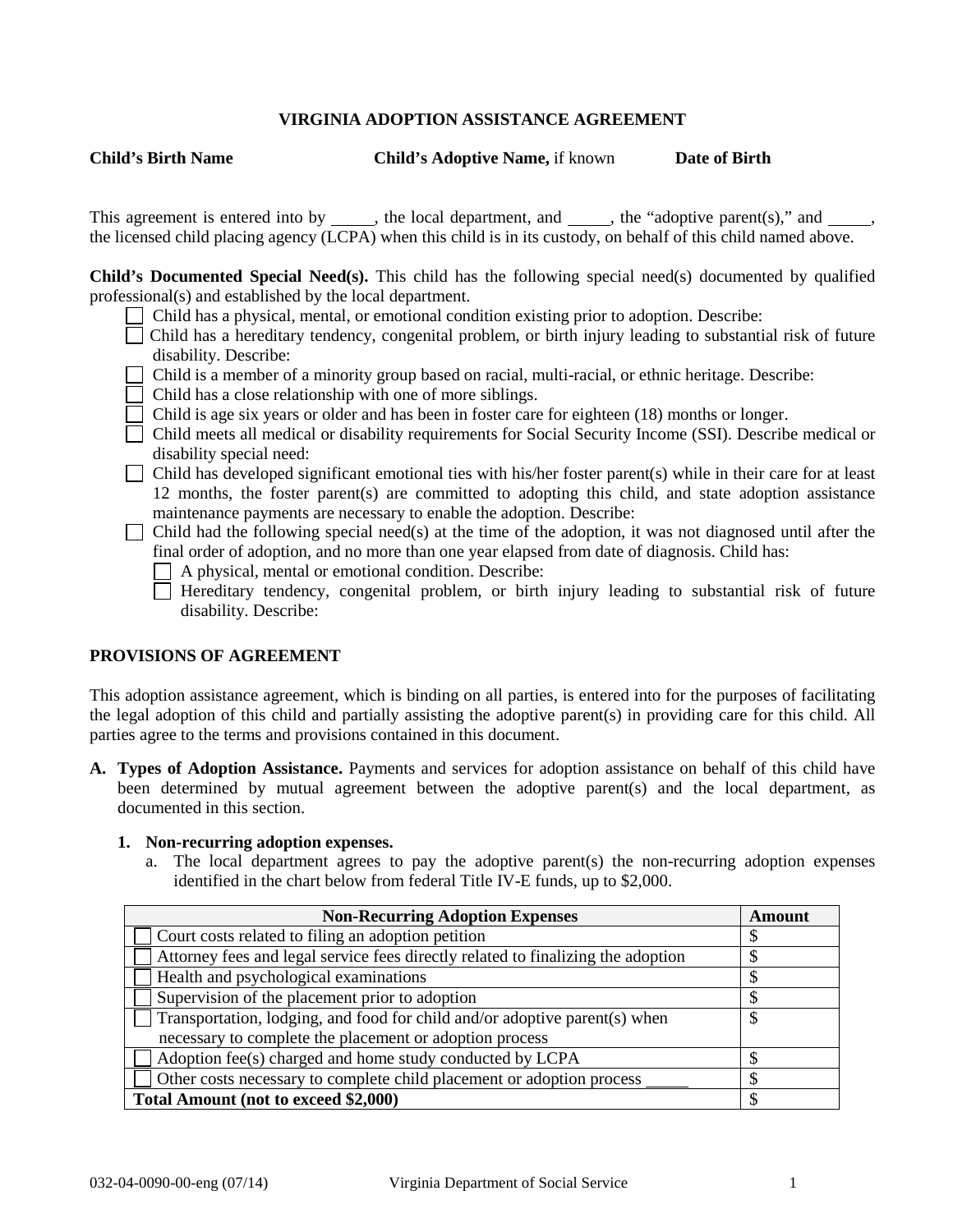- b. The adoptive parent(s) verify that these expenses are:
	- Necessary for, and directly related to, the legal adoption of this child; and
	- Not incurred in violation of state or federal law; and
	- Not reimbursed from any other sources of funds.
- c. The adoptive parent(s) agree to submit copies of bills and/or receipts no later than six (6) months after the expense(s) were incurred, or six (6) months after the adoption is finalized.
- d. The local department shall make payments for non-recurring adoption expenses directly to service provider(s) and/or reimburse the adoptive parent(s) based on actual costs of services.
- e. The adoptive parents carry ultimate liability for payment of expenses they agree to pay directly.

## **2. Monthly adoption assistance maintenance payment.**

- a. The source of funding for payments is:  $\Box$  State funds; or  $\Box$  Federal Title IV-E funds.
- b. The total maintenance payment in chart below shall be made directly to the adoptive parent(s) on a monthly basis.

| <b>Adoption Assistance Maintenance Payments</b>                                      | <b>Amount</b> | <b>Terms</b> |
|--------------------------------------------------------------------------------------|---------------|--------------|
| <b>Basic maintenance payment</b> to help meet this child's needs for housing, $\ \$  |               | From         |
| food, clothing, transportation, and/or personal incidentals.                         |               | to           |
| <b>Enhanced maintenance payment</b> to help address this child's needs for $\vert \$ |               | From         |
| additional supervision and support from the adoptive parent(s) when                  |               | to           |
| required to ensure the safety and well-being of this child, as documented            |               |              |
| by the Virginia Enhanced Maintenance Assessment Tool (VEMAT).                        |               |              |
| Total maintenance payment amount                                                     |               | From         |
|                                                                                      |               | to           |

- c. This child shall continue to receive the maintenance payment specified in this agreement, until one of the following actions occurs:
	- The adoptive parent(s) decline the maintenance payment in writing; or
	- The adoptive parent(s) and the local department agree to a new maintenance amount specified in an executed addendum to this agreement; or
	- This agreement is terminated as a result of one or more circumstances set forth in Section K.
- d. The local department shall increase the agreed upon basic maintenance payment in this agreement or any addendum in effect on the first day of the month after the child's birthday:
	- When this child reaches a higher age grouping in state foster care guidance to help address the increased costs of caring for an older child; and
	- When statewide increases are approved to help address increased costs of living.

# **3. Special services to meet this child's documented special needs.**

a. The local department agrees to make payment(s), as identified in chart below, from state funds to provide necessary service(s) to meet this child's documented special need(s). The local department is not responsible for any expenses not documented below or in addendums to this agreement.

| <b>Special Services Payment</b>           |                 |                          |              |                         |  |  |
|-------------------------------------------|-----------------|--------------------------|--------------|-------------------------|--|--|
| <b>Required</b><br><b>Special Service</b> | Payment made to | <b>Payment</b><br>amount | How<br>often | <b>How long (dates)</b> |  |  |
|                                           |                 | \$                       |              | From                    |  |  |
|                                           |                 |                          |              | to                      |  |  |
|                                           |                 | \$                       |              | From                    |  |  |
|                                           |                 |                          |              | to                      |  |  |
|                                           |                 | \$                       |              | From                    |  |  |
|                                           |                 |                          |              | to                      |  |  |
|                                           |                 | \$                       |              | From                    |  |  |
|                                           |                 |                          |              | to                      |  |  |
| <b>Additional terms:</b>                  |                 |                          |              |                         |  |  |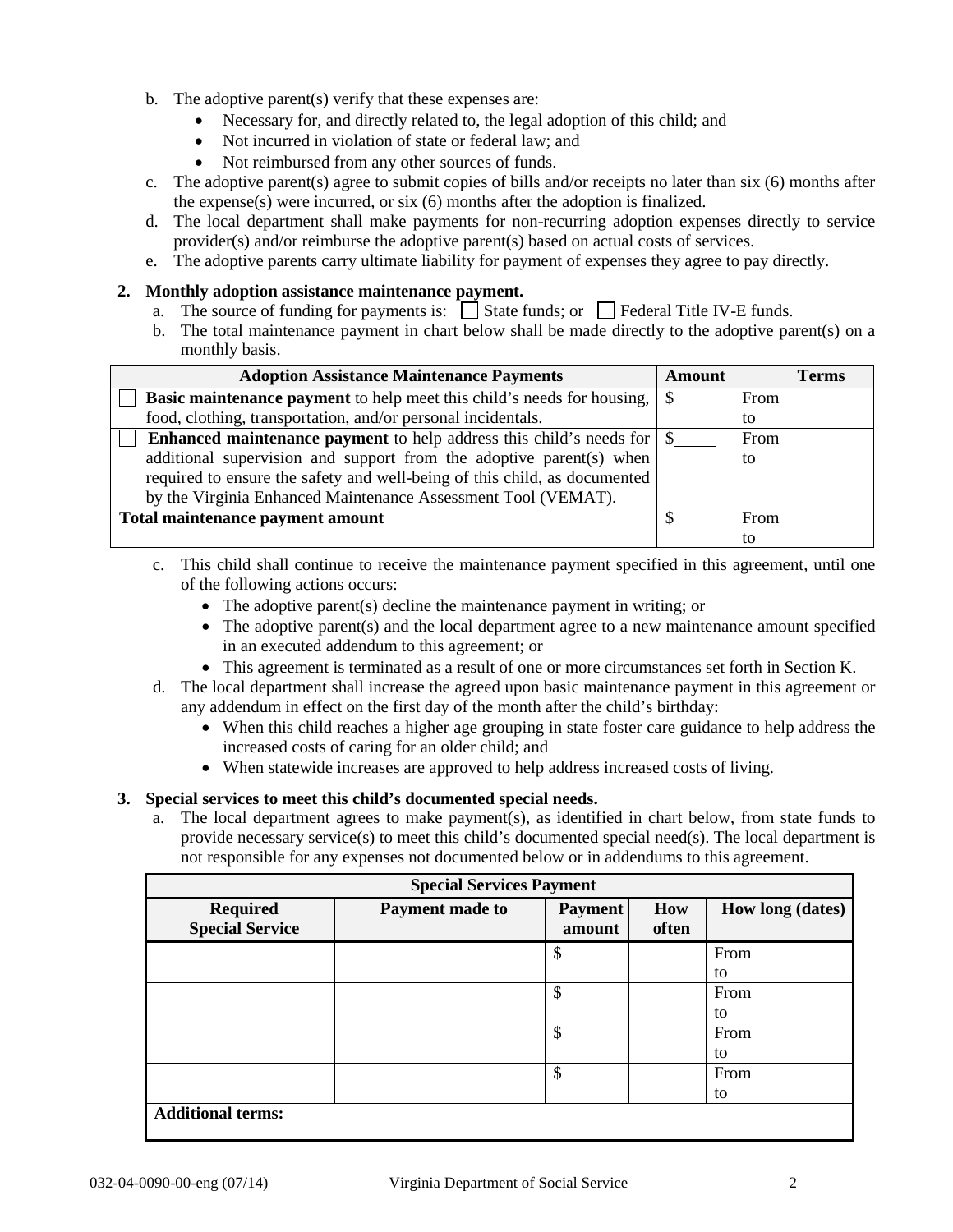- b. The adoptive parent(s) verify:
	- The special service(s) are directly related to child's documented special need(s); and
	- The special service(s) are not covered by health insurance, Medicaid, family, extended family, public school system, community, government, or any other resources; and
	- The adoptive parent(s) cannot financially afford the special service(s).
- c. The adoptive parent(s) agree to submit bill(s) or receipt(s) documenting the actual cost of services within thirty (30) days of incurring the expense.
- d. The local department shall pay the service provider(s) directly and/or reimburse the adoptive parent(s). The adoptive parents carry ultimate liability for the payment of expenses for which they agree to pay directly.
- **B. Medical Care**. The item(s) checked below applies to this child:
	- $\Box$  The adoptive parent(s) will provide health insurance coverage for this child.
	- Medicaid benefits are available to this child based on this child's eligibility for Federal Title IV-E adoption assistance maintenance payments, as provided by the State Plan for Title XIX of the Security Act and in accordance with procedures of the State where this child resides.
	- $\Box$  Medicaid benefits may be available through the State Plan for Title XIX because this child has a special medical or rehabilitative need. This child's Medicaid eligibility is determined in accordance with procedures of the State where this child resides and may change over time due to changes in this child's income.
- **C. Moving to Another Jurisdiction in Virginia.** When the adoptive parent(s) and this child move to, or live in, another jurisdiction in Virginia, the local department that executed this agreement continues to be responsible for payments, special services, and terms delineated in this agreement, and in any addendums in effect, for the duration of the agreement.

## **D. Moving Out of Virginia.**

- 1. When the adoptive parent(s) and this child move to, or live in, a state other than Virginia, the local department that executed this agreement continues to be responsible for payments, special services, and terms delineated in this agreement for the duration of the agreement.
- 2. Virginia is a member of the Interstate Compact on Adoption and Medical Assistance and the interests of this child are protected by the Compact. The adoptive parent(s) may apply for Title XIX Medical Services, Title XXI state child health insurance, and Title XX social services in his/her/their new state of residence. These services vary from state to state and are available to this child in accordance with the procedures of the state in which the adoptive parent(s) and this child reside.

## **E. Notification of Changes by Adoptive Parent(s).**

- 1. The adoptive parent(s) agree to immediately notify the local department, in writing, when any of the following circumstances occur:
	- a. Change in address.
	- b. Changes in this child's special needs and/or in the family circumstances of the adoptive parent(s) that may change the adoption assistance this child receives. For example:
		- This child is receiving Social Security payments.
		- The amount of additional supervision and support this child requires from the adoptive parent(s) changes.
		- One of the adoptive parent(s) in a two-parent family becomes disabled or dies or the adoptive parents become divorced.
	- c. This child is not capable of participating in school full-time due to a medical condition. The adoptive parent(s) shall submit documentation by a qualified professional and submit quarterly updates on this child's medical condition to the local department.
	- d. This child is no longer eligible for adoption assistance:
		- The adoptive parent(s) are no longer legally responsible for this child's care; or
		- The adoptive parent(s) are not providing financial support for this child; or
		- This child becomes an emancipated minor, marries, dies, or enters military service; or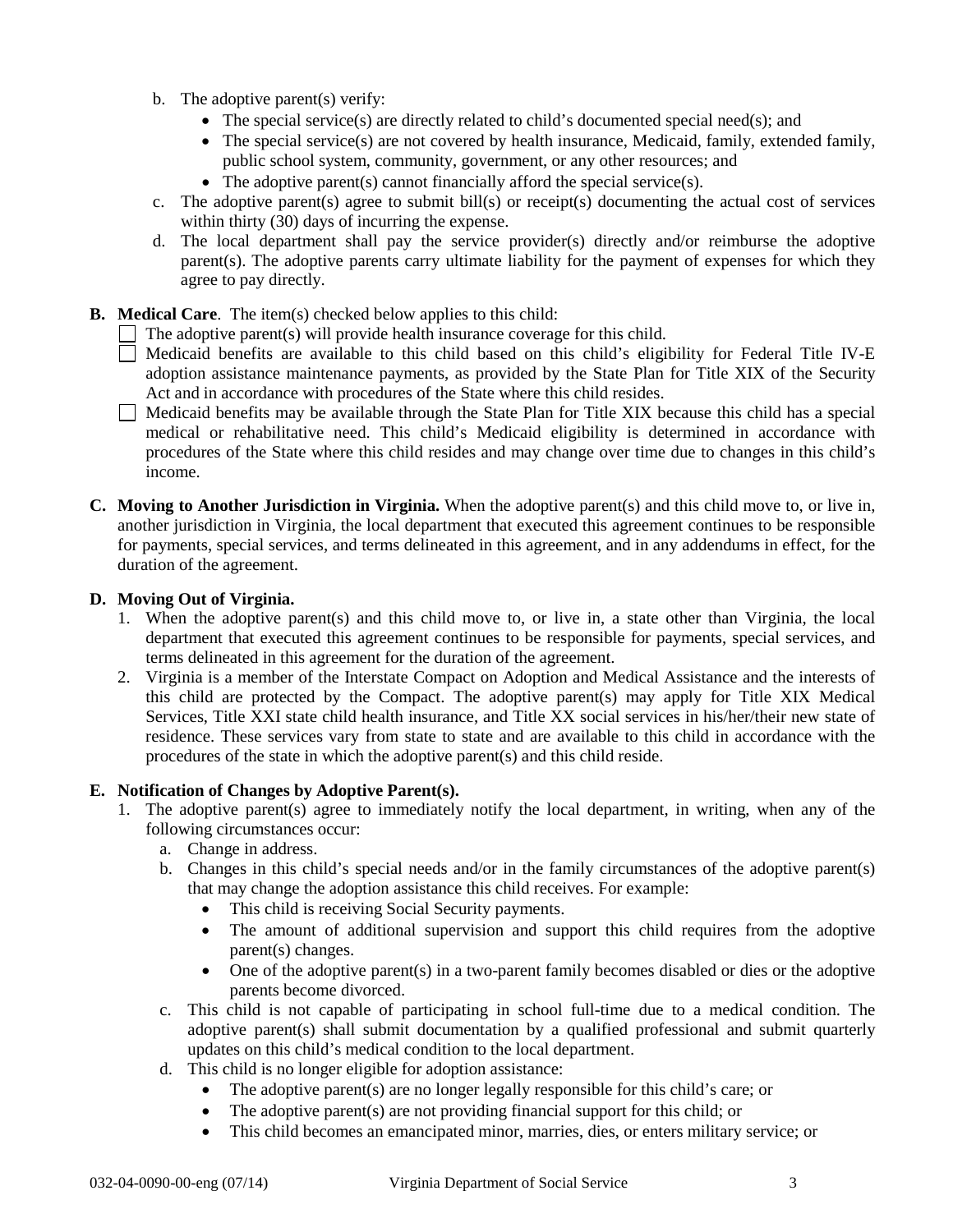- The adoptive parent(s) die (i.e., both parents die when both adoptive parents signed the active adoption assistance agreement; or one parent dies when one parent signed the agreement). The adoptive parent(s) will make arrangements for this child, and for the local department to be notified, in the event of his/her/their death.
- 2. If the adoptive parent(s) receive Supplemental Security Income (SSI) payments for this child, the adoptive parent(s) will inform the Social Security Administration that this child is also receiving adoption assistance payments.

# **F. Educational Provisions**

- 1. The adoptive parent(s) are responsible for ensuring this child complies with applicable law regarding compulsory age school attendance.
- 2. The adoptive parent(s) authorize the local department and the Virginia Department of Social Services to contact this child's school in order to verify this child's enrollment in school and to obtain educational information from the Virginia Department of Education on children who receive adoption assistance funds. This includes obtaining this child's State Testing Identification (STI) number, if needed. Only nonidentifying aggregate educational information on children receiving adoption assistance will be reported publicly. The local department shall maintain the STI number as confidential information, as is all confidential child information (§ [63.2-104\)](http://leg1.state.va.us/cgi-bin/legp504.exe?000+cod+63.2-104).

## **G. Annual Affidavit**

- 1. The adoptive parent(s) shall submit the Virginia Annual Affidavit for Adoption Assistance to the local department annually, within thirty (30) days of the anniversary date of the effective date for this executed agreement. The annual affidavit shall be signed by at least one (1) of the adoptive parent(s).
- 2. The local department shall notify the adoptive parent(s) in writing two months before the annual affidavit is due.

## **H. Suspension of Special Services Payments**

- 1. The local department may suspend any special services payments being provided on behalf of the family in this signed agreement or any addendum in effect, if the adoptive parent(s) fail to submit the signed annual affidavit within thirty (30) days of the anniversary date of the effective date for this signed agreement. Payments may be suspended until the signed affidavit is received by the local department.
- 2. The local department shall provide written notice to the adoptive parent(s) prior to suspension.

# **I. Termination of Maintenance Payments**

The local department shall only terminate maintenance payments in this agreement, or in any addendum in effect, when:

- 1. The agreed upon time period for the maintenance payment ends and the adoptive parents decline the maintenance payment in writing; or
- 2. The adoptive parent(s) request in writing that the maintenance payment end; or
- 3. The local department determines that this agreement shall be terminated based on one or more circumstances set forth in Section K on termination.

## **J. Termination of Special Services Payments**

The local department shall terminate state special services payments in this agreement, or in any addendum in effect, when:

- 1. The agreed upon time period for the special services payments end; or
- 2. The adoptive parent(s) request in writing that the special services payments end; or
- 3. The adoptive parent(s) or qualified professional(s) document in writing to the local department that the special service is no longer directly related to and/or required to meet this child's special need; or
- 4. The adoptive parents do not fulfill the agreed upon terms documented in this agreement, or in any addendum in effect, for state special services payments; or
- 5. The local department determines that this agreement shall be terminated based on one or more circumstances set forth in Section K on termination.
- 6. The local department shall provide written notice to the adoptive parent(s) prior to termination.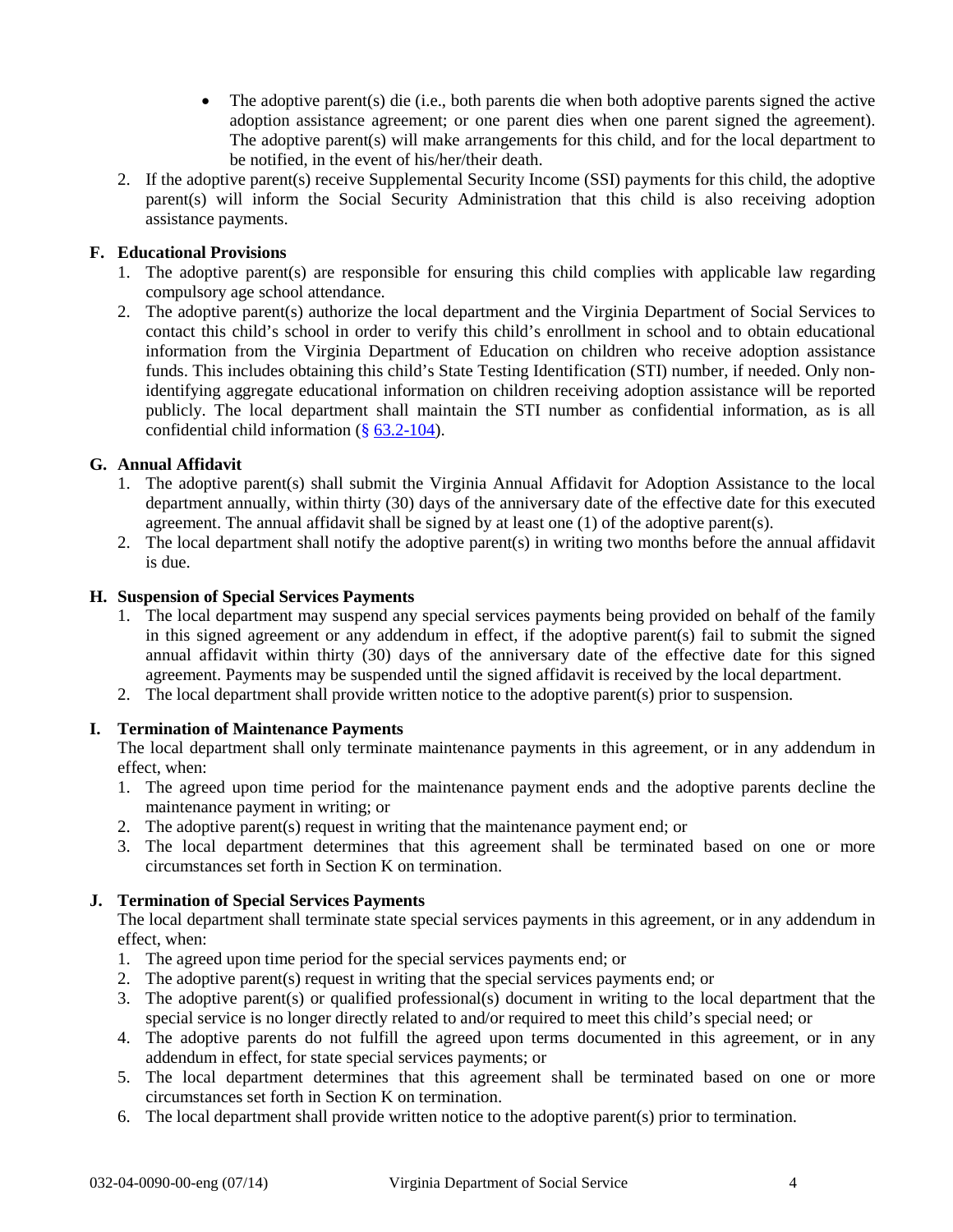# **K. Termination of Agreement**

- 1. This adoption assistance agreement shall only be terminated when the local department determines that any one of the following circumstances occurs:
	- a. This child reaches the age of 18 years, unless the local department determines this child has a condition that warrants continuation of adoption assistance beyond age 18 (i.e., this child has a mental or physical disability, or an educational delay resulting from such disability; and this child requires ongoing treatment and/or intervention).
	- b. This child reaches the age of 21, only when the local department established that this child has a condition that warrants continuation of adoption assistance beyond age 18 years and up to age 21 years.
	- c. The adoptive parent(s):
		- i. Request in writing that the agreement ends.
		- ii. Are no longer legally responsible for this child's care. For example:
			- Parental rights are terminated for one adoptive parent when this agreement is with one adoptive parent, or for both adoptive parents when this agreement is with two adoptive parents; or
			- This child becomes an emancipated minor, marries, enters military service, or dies.
		- iii. Are not providing any financial support for this child.
		- iv. Die (i.e., one adoptive parent dies when this agreement is with one parent; or both adoptive parents die when this agreement is with two adoptive parents).
	- d. The adoptive parent(s) and the local department agree in writing to terminate the agreement.
- 2. The local department shall provide written notice to the adoptive parent(s) prior to termination.

## **L. Changes to the Virginia Adoption Assistance Agreement**

- 1. Once this agreement is executed, the terms shall not be changed unless the adoptive parent(s) and the local department agree to modify this agreement.
- 2. The adoptive parent(s) may request changes to this agreement at any time during the duration of the agreement based on changes in this child's special needs and/or the family circumstances of the adoptive parent(s).
- 3. Changes may be requested in basic maintenance, enhanced maintenance, and/or special services. Nonrecurring expenses are one time only expenses and cannot be reassessed.
- 4. The adoptive parent(s) shall submit a completed Request for an Addendum to the Virginia Adoption Assistance Agreement with all required supporting documentation to the local department that executed this agreement.
- 5. When the local department determines that the agreement should be reassessed, the local department and the adoptive parent(s) shall assess and negotiate relevant components of adoption assistance and agree on terms to meet this child's documented special need(s).
- 6. The agreed upon terms shall be documented in a signed, dated, and executed Addendum to the Virginia Adoption Assistance Agreement on behalf of this child.

## **M. Appeals**

- 1. Any recipient of adoption assistance aggrieved by any decision by the local department in granting, denying, changing, or discontinuing adoption assistance payments and services may appeal the decision within thirty (30) days after receiving written notice of the decision from the local department. Any recipient aggrieved by the failure of the local department to make a decision within a reasonable time may ask for a review of the process  $(\frac{8}{2} 63.2 - 1304)$ .
- 2. Appeals shall be processed in accordance with Virginia legal requirements [\(§ 63.2-1304](http://leg1.state.va.us/cgi-bin/legp504.exe?000+cod+63.2-1304) and [22 VAC 40-](http://leg1.state.va.us/cgi-bin/legp504.exe?000+reg+22VAC40-201-160) [201-160\)](http://leg1.state.va.us/cgi-bin/legp504.exe?000+reg+22VAC40-201-160) and procedures established by the Virginia Board of Social Services. Written procedures of the Virginia Department of Social Services at the time of the appeal shall be used.
- 3. Requests for appeals must be submitted in writing to: